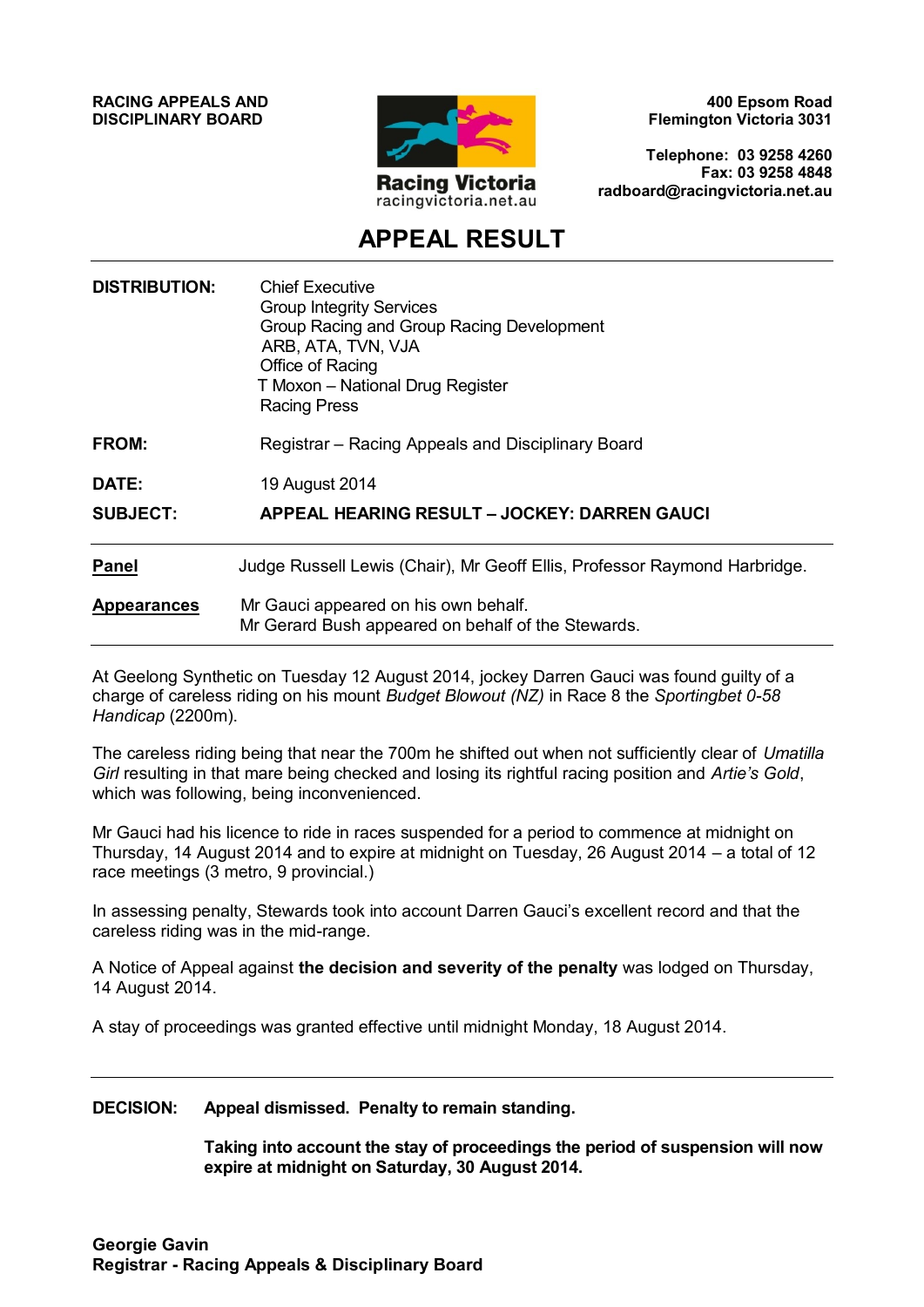# **TRANSCRIPT OF PROCEEDINGS**

#### **RACING APPEALS AND DISCIPLINARY BOARD**

 $\mathcal{L}_\text{max}$  , and the contribution of the contribution of the contribution of the contribution of the contribution of the contribution of the contribution of the contribution of the contribution of the contribution of t

#### **HIS HONOUR JUDGE R.P.L. LEWIS, Chairman MR G. ELLIS PROF R. HARBRIDGE**

#### **EXTRACT OF PROCEEDINGS**

#### **DECISION**

### **IN THE MATTER OF THE SPORTINGBET 0-58 HANDICAP OVER 2200 METRES AT GEELONG SYNTHETIC ON 12/8/14**

#### **JOCKEY: DARREN GAUCI**

#### **MELBOURNE**

#### **TUESDAY, 19 AUGUST 2014**

MR G. BUSH appeared on behalf of the RVL Stewards

MR D. GAUCI appeared on his own behalf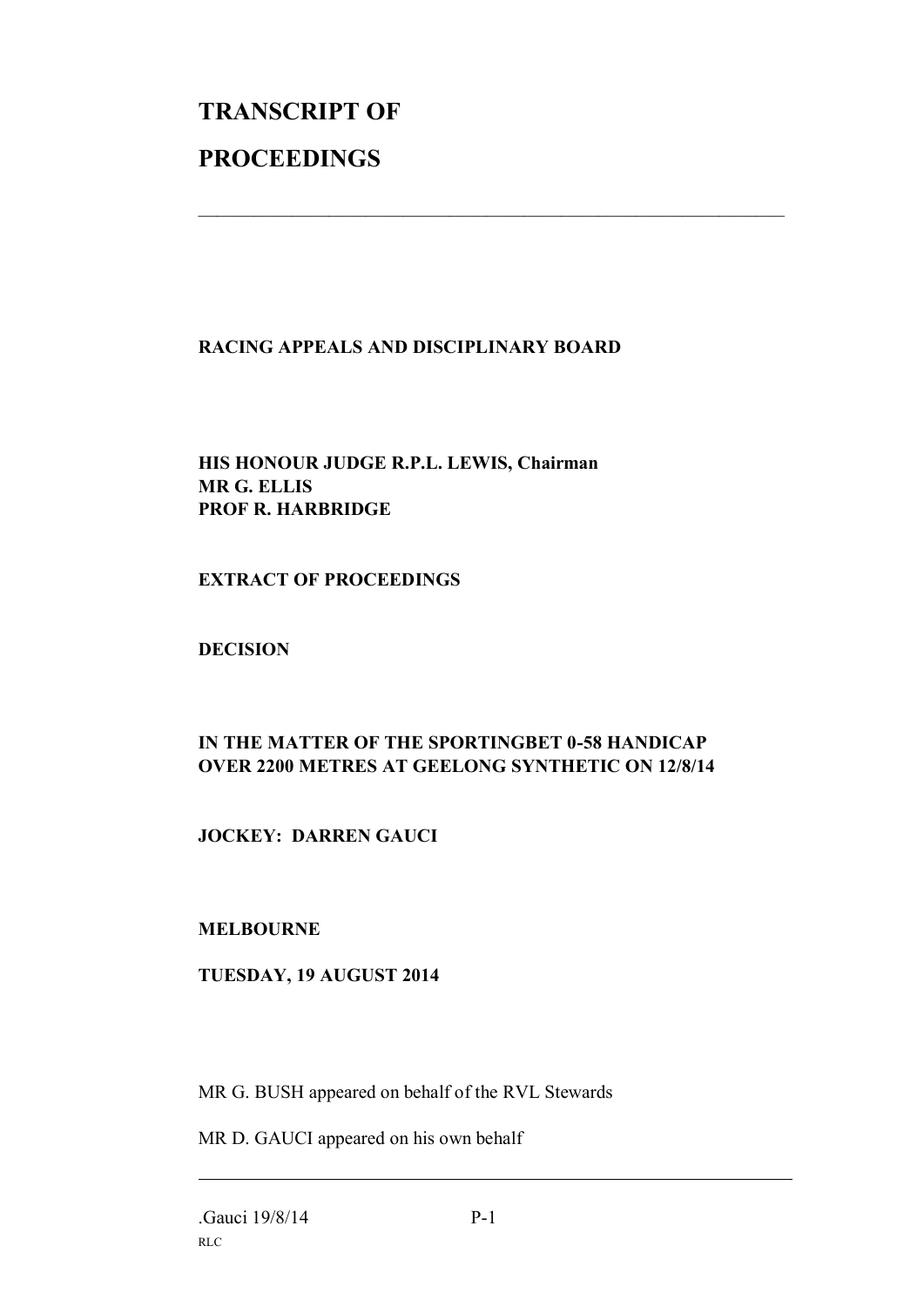CHAIRMAN: On this appeal, it is clear that Damien Oliver's mount was going forward at the relevant time and it was the Appellant's intention to track him, which he did. The Appellant's horse accelerated and in so doing, shifted ground about half a horse. The Appellant looked to his right and realised that it was Rawiller's mount which was to his outside.

It was not challenged that Rawiller felt pressure from his inside which the Appellant admitted was from his mount. Thus, it is clear that the Appellant's mount caused interference to Rawiller's mount. The question remains: did the Appellant take sufficient remedial measures to prevent the interference? The Appellant says he did, saying that as soon as he realised his mount had shifted ground, he took hold and that he took hold two strides before Rawiller took hold.

That may have been the case, but the Board is of the opinion that the damage had already been done and it was the Appellant who created the situation which caused Rawiller to check and check severely. Accordingly, the appeal against conviction is dismissed.

On the question of penalty, the onus is on the Appellant to demonstrate any mitigating factors, including whether there was any contribution from another rider, in this case, Brian Werner.

The film is inconclusive and it is unfortunate that that is the case because the Board cannot be satisfied that there was any contribution from Werner on the